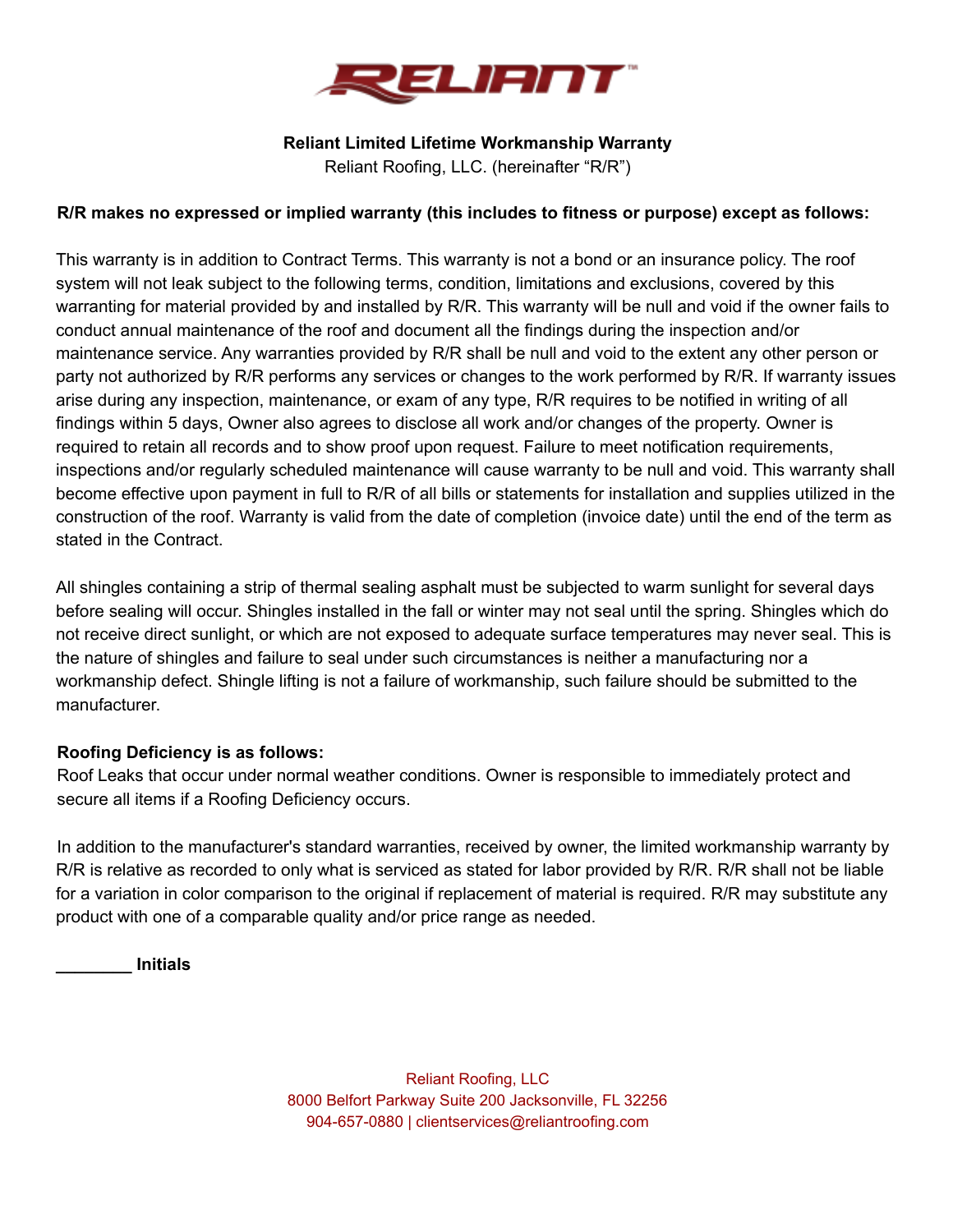### CCC1325948 | CGC1527996



### **Notice of claims, changes, request for service:**

All Notices, Claims, Changes and/or request for Service must be done in writing via the Labor Warranty Claim form online under the "Warranty" page of the www.reliantroofing.com website in the Warranty Request Form. NO PHONE CALL OR EMAILS. All work is to be completed during normal working hours from 8 am to 7 pm Monday thru Saturday, no Holidays and an adult over the age of 18 must be at the property, if requested by R/R. Claims pursuant to this Warranty must be submitted in writing, together with proof of contract along with application date to R/R within 5 days after occurrence of alleged defect and while under coverage, R/R may require a detailed description along with photographs at owner's expense. R/R agrees to perform a Roof Exam within 30 days of receipt of notification. R/R, at its sole discretion, determines items are a result of defective workmanship and is within the coverage term, and then R/R shall provide Owner the material and labor to make the repairs by R/R which are not to exceed the original cost of the labor installation. If causes of items are not covered under R/R's Limited Workmanship Warranty as deemed by R/R, R/R will not be responsible for cost of any repairs and/or consequential damages.

**All disputed claims or other disputes that may occur between the owner and R/R arising out of or relating to or in connection with this limited warranty shall be submitted to and decided by arbitration in accordance with the Construction Industry Arbitration Association Rules then in effect, unless the parties mutually agree otherwise. The Arbitration proceedings shall take place in Duval County, Florida. This agreement to arbitrate shall be specifically enforceable under the applicable Florida State Law. The award rendered by the arbitrator shall be final and judgment may be entered upon such award in accordance with applicable law in any court having jurisdiction thereof. See actual contract for more details.**

### **Limitations/Exclusions:**

This Warranty does not apply to, nor shall R/R and/or insurer be liable for:

1. Failure of any product or accessory used on roof and/or supplied and/or installed by R/R as per contract. 2. R/R does not guarantee the material or labor of items such as caulking materials, sealant, reflective coatings, painted surfaces or metal materials or the possible failure of these items.

- 3. Damage and/or leaks due to causes beyond normal use, and services including but not limited to: (a.) Natural disasters such as floods, lightning, hurricanes, hail, driven rain, wind-storms, wind gust, earthquakes, fire, wood rot and/or other acts of God; or
	- (b.) Traffic on the roof and/or impact of falling objects; or
	- (c.) Improper use of structure and/or products; or
	- (d.) Any change to the building's basic usage unless approved in advance in writing by R/R.

**\_\_\_\_\_\_\_\_ Initials**